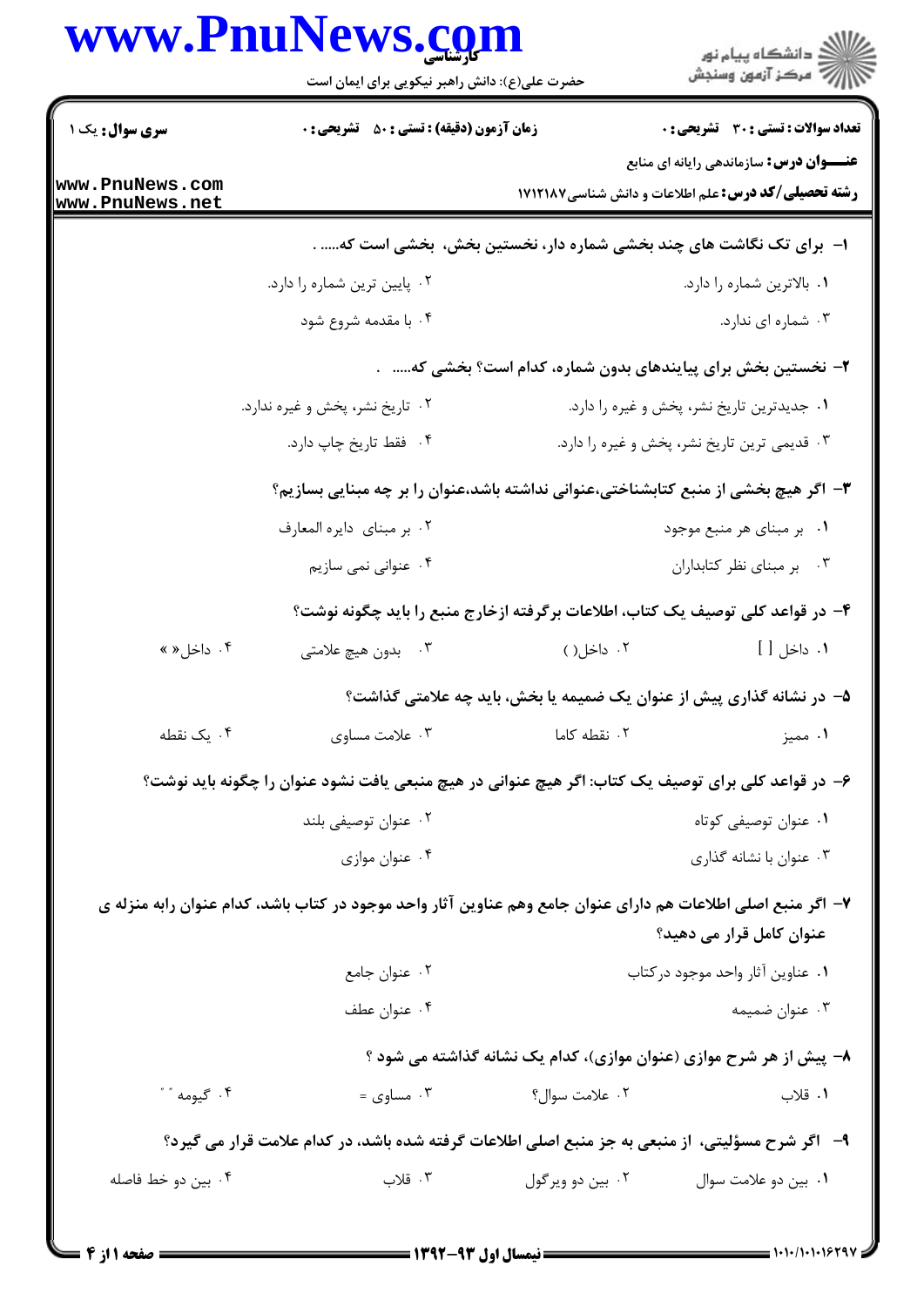| <b>سری سوال : ۱ یک</b><br><b>زمان آزمون (دقیقه) : تستی : 50 ٪ تشریحی : 0</b><br><b>تعداد سوالات : تستی : 30 ٪ تشریحی : 0</b><br><b>عنـــوان درس:</b> سازماندهی رایانه ای منابع<br>www.PnuNews.com<br><b>رشته تحصیلی/کد درس:</b> علم اطلاعات و دانش شناسی۷۱۲۱۸۷<br>www.PnuNews.net<br>+ا— القاب و کوته نوشت های القاب اشرافی، خطابی، افتخاری، امتیازی، حروف آغازین نام انجمن ها، توصیف ها، در صورتی<br>همراه با نام های اشخاص در شرح مسؤولیت آورده می شوند که .<br>۰۱ چنین لقبی از نظر دستوری لازم باشد<br>۰۲ لقب، برای تشخیص شخص لازم باشد<br>۰۳ در صورت حذف، تنها نام کوچک یا نام خانوادگی باقی بماند<br>۰۴ همه ی موارد |
|--------------------------------------------------------------------------------------------------------------------------------------------------------------------------------------------------------------------------------------------------------------------------------------------------------------------------------------------------------------------------------------------------------------------------------------------------------------------------------------------------------------------------------------------------------------------------------------------------------------------------|
|                                                                                                                                                                                                                                                                                                                                                                                                                                                                                                                                                                                                                          |
|                                                                                                                                                                                                                                                                                                                                                                                                                                                                                                                                                                                                                          |
|                                                                                                                                                                                                                                                                                                                                                                                                                                                                                                                                                                                                                          |
|                                                                                                                                                                                                                                                                                                                                                                                                                                                                                                                                                                                                                          |
|                                                                                                                                                                                                                                                                                                                                                                                                                                                                                                                                                                                                                          |
|                                                                                                                                                                                                                                                                                                                                                                                                                                                                                                                                                                                                                          |
|                                                                                                                                                                                                                                                                                                                                                                                                                                                                                                                                                                                                                          |
| 11– اگر تمام آثار، شخص (ها) یا سازمان (های) یکسانی تهیه شده باشند، عناوین هر قسمت را با…….از عناوین قسمت های<br>دیگر جدا می کنند.                                                                                                                                                                                                                                                                                                                                                                                                                                                                                        |
| ۰۴ قلاب<br>۰۳ نقطه کاما (؛)<br>٠١ كمانك يا پرانتز ()<br>۰۲ دو نقطه(:)                                                                                                                                                                                                                                                                                                                                                                                                                                                                                                                                                    |
| ۱۲- پیش از نخستین شرح مسئولیتی که پس از شرح ویراست می آید، چه علامتی قرار می گیرد؟                                                                                                                                                                                                                                                                                                                                                                                                                                                                                                                                       |
| ۰۳ مساوی<br>۰۲ مميز<br>۰۴ علامت سوال<br>۰۱ دو نقطه                                                                                                                                                                                                                                                                                                                                                                                                                                                                                                                                                                       |
| ۱۳– اگر هیچ محل یا محل احتمالی را نتوان در منبع اصلی پیدا کرد، در فارسی از چه کوته نوشتی استفاده میشود؟                                                                                                                                                                                                                                                                                                                                                                                                                                                                                                                  |
| ۰۳ ب <i>ی</i> تا<br>۰۴ بی جا<br>۲. <sub>بی نا</sub><br>٠١. بدون اسم                                                                                                                                                                                                                                                                                                                                                                                                                                                                                                                                                      |
| ۱۴- در صورت تردید نسبت به اینکه سازمان نام برده شده، ناشر است یا سازنده، چگونه می نویسیم؟                                                                                                                                                                                                                                                                                                                                                                                                                                                                                                                                |
| ۰۲ آن را ناشر به حساب می آوریم<br>۰۱ آن را مجهول به حساب می آوریم                                                                                                                                                                                                                                                                                                                                                                                                                                                                                                                                                        |
| ۰۳ سازنده وناشر را اصلا نمی نویسیم<br>۰۴ فیلد را خالی می گذاریم                                                                                                                                                                                                                                                                                                                                                                                                                                                                                                                                                          |
| ۱۵- برای مطالب منتشرشده در نشر، اگر شرح ویرایشی وجود نداشته باشد، تاریخ آن چگونه بیان ً می شود؟                                                                                                                                                                                                                                                                                                                                                                                                                                                                                                                          |
| ۰۱ تاریخ نشر نخستین ویراستی را که مطلب به آن تعلق دارد می نویسیم                                                                                                                                                                                                                                                                                                                                                                                                                                                                                                                                                         |
| ۰۲ محل نشر را فقط می نویسیم                                                                                                                                                                                                                                                                                                                                                                                                                                                                                                                                                                                              |
| ۰۳ تاریخ ناشر را می نویسیم                                                                                                                                                                                                                                                                                                                                                                                                                                                                                                                                                                                               |
| ۰۴ چیزی ذکر نکرده وفیلد را خالی می گذاریم                                                                                                                                                                                                                                                                                                                                                                                                                                                                                                                                                                                |
|                                                                                                                                                                                                                                                                                                                                                                                                                                                                                                                                                                                                                          |
|                                                                                                                                                                                                                                                                                                                                                                                                                                                                                                                                                                                                                          |
|                                                                                                                                                                                                                                                                                                                                                                                                                                                                                                                                                                                                                          |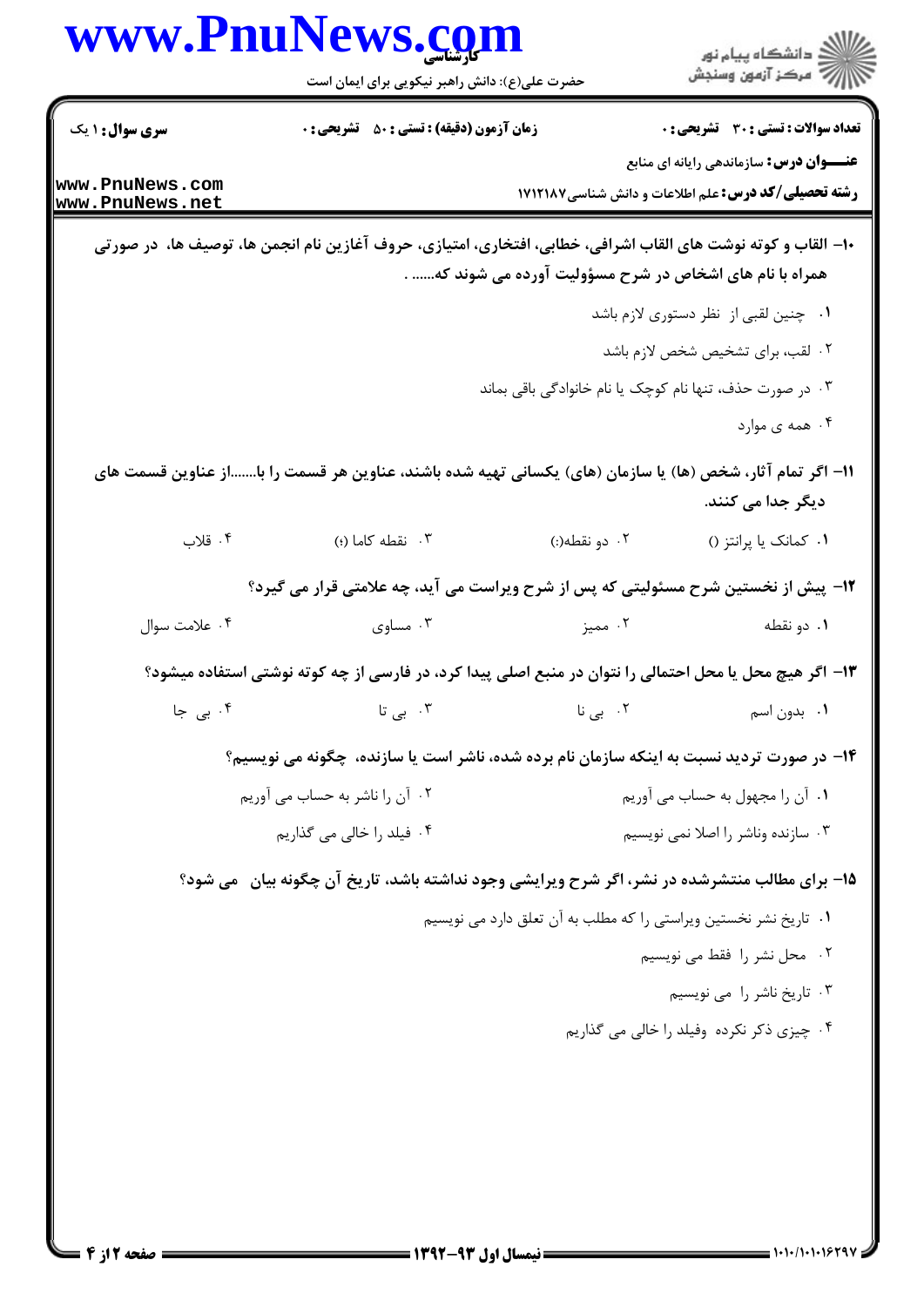|                                    | www.PnuNews.com<br>حضرت علی(ع): دانش راهبر نیکویی برای ایمان است                                           |                                                                               | ِ<br>∭ دانشڪاه پيام نور<br>∭ مرکز آزمون وسنڊش                                                                |
|------------------------------------|------------------------------------------------------------------------------------------------------------|-------------------------------------------------------------------------------|--------------------------------------------------------------------------------------------------------------|
| <b>سری سوال : ۱ یک</b>             | <b>زمان آزمون (دقیقه) : تستی : 50 ٪ تشریحی : 0</b>                                                         |                                                                               | <b>تعداد سوالات : تستی : 30 ٪ تشریحی : 0</b>                                                                 |
| www.PnuNews.com<br>www.PnuNews.net |                                                                                                            |                                                                               | <b>عنـــوان درس:</b> سازماندهی رایانه ای منابع<br><b>رشته تحصیلی/کد درس:</b> علم اطلاعات و دانش شناسی1۷۱۲۱۸۷ |
|                                    |                                                                                                            | ۱۶– اگر تاریخ های نشر و پخش کتابی یکی باشند، تاریخ آنها چگونه بیان می شود؟    |                                                                                                              |
|                                    |                                                                                                            |                                                                               | ٠١ تاريخ فقط بعد از اولين ناشر آورده مي شود.                                                                 |
|                                    |                                                                                                            | ۰۲ تاریخ بعد از آخرین ناشر و پخش کننده ، آورده می شود.                        |                                                                                                              |
|                                    |                                                                                                            | ۰۳ تاریخ هم بعد و هم قبل از آخرین ناشر ذکر می شود                             |                                                                                                              |
|                                    |                                                                                                            |                                                                               | ۰۴ از ذکر تاریخ صرف نظر می شود.                                                                              |
|                                    |                                                                                                            | ۱۷- پیش از شماره گذاری درون فروست یا فروست فرعی، چه علامتی قرار می گیرد.      |                                                                                                              |
|                                    | ۲ .    پیش از آن علامت قلاب    [  ]    گذاشته می شود.                                                      |                                                                               | ۰۱ پیش از آن علامت سوال (؟) گذاشته می شود                                                                    |
|                                    | ۰۴ پیش از آن علامت تعجب( !) گذاشته می شود                                                                  | ۰۳ پیش از آن  علامت نقطه کاما (؛) گذاشته می شود.                              |                                                                                                              |
|                                    | ۱۸–اگر قسمت های یک مطلب به فروست های مختلفی تعلق داشته باشد، این ارتباط را نمی توان به وضوح در منطقه فروست | بیان کرد. پس جزئیات فروست باید در یک نشان داده شود.                           |                                                                                                              |
| ۰۴ عنوان                           | ۰۳ مقدمه                                                                                                   | ۰۲ یادداشت                                                                    | ۰۱ پدیدآور                                                                                                   |
|                                    |                                                                                                            | ۱۹- برای مشخص کردن تعداد صفحات کتاب، از کدام منطقه استفاده می شود؟            |                                                                                                              |
| ۰۴ محل نشر                         | ۰۳ صفحه شمار                                                                                               | ۰۱ شماره ویراستار مسلم ۲۰۰ موضوع                                              |                                                                                                              |
|                                    | ۲۰- از کدام علامت تنها برای افزوده های فهرستنویسی درون مطالب نقل شده استفاده  می شود؟.                     |                                                                               |                                                                                                              |
| ۰۴ یادداشت                         | ۰۳ قلاب                                                                                                    | ۰۲ نقطه                                                                       | ۰۱ پرانتز                                                                                                    |
|                                    | <b>۲۱</b> - عبارات و گفتارهایی که از منابع دیگر گرفته می شوند، با چه نشانه هایی مشخص می شوند؟              |                                                                               |                                                                                                              |
| ۰۴ قلاب                            | ۰۳ نقطه                                                                                                    | ۰۲ پرانتز                                                                     | ۰۱ نقل قول                                                                                                   |
|                                    | ۲۲- به هنگام ذکر آثار دیگر و اشکال چاپی همان اثر، همیشهوشرح مسئولیت داده می شود.                           |                                                                               |                                                                                                              |
| ۰۴ مترجم                           | ۰۳ عنوان                                                                                                   | ۰۲ نقل قول                                                                    | ۰۱ ریراستار                                                                                                  |
|                                    |                                                                                                            | ۲۳- توضیح مربوط به شماره استاندارد یا شرایط تهیه را در چه علامتی قرار میدهیم؟ |                                                                                                              |
| ۰۴ دو نقطه :                       | ۰۳ کمانک ( )                                                                                               | ۰۲ مساوی $\cdot$                                                              | ۰۱ علامت سوال ؟                                                                                              |
|                                    |                                                                                                            | ۲۴- اطلاعات مربوط به اثر اصلی، در چه منطقه ای می اید؟                         |                                                                                                              |
| ۰۴ عنوان                           | ۰۳ شناسه عمومی ماده                                                                                        | ۰۲ توصیف ظاهری                                                                | ۰۱ یادداشت                                                                                                   |